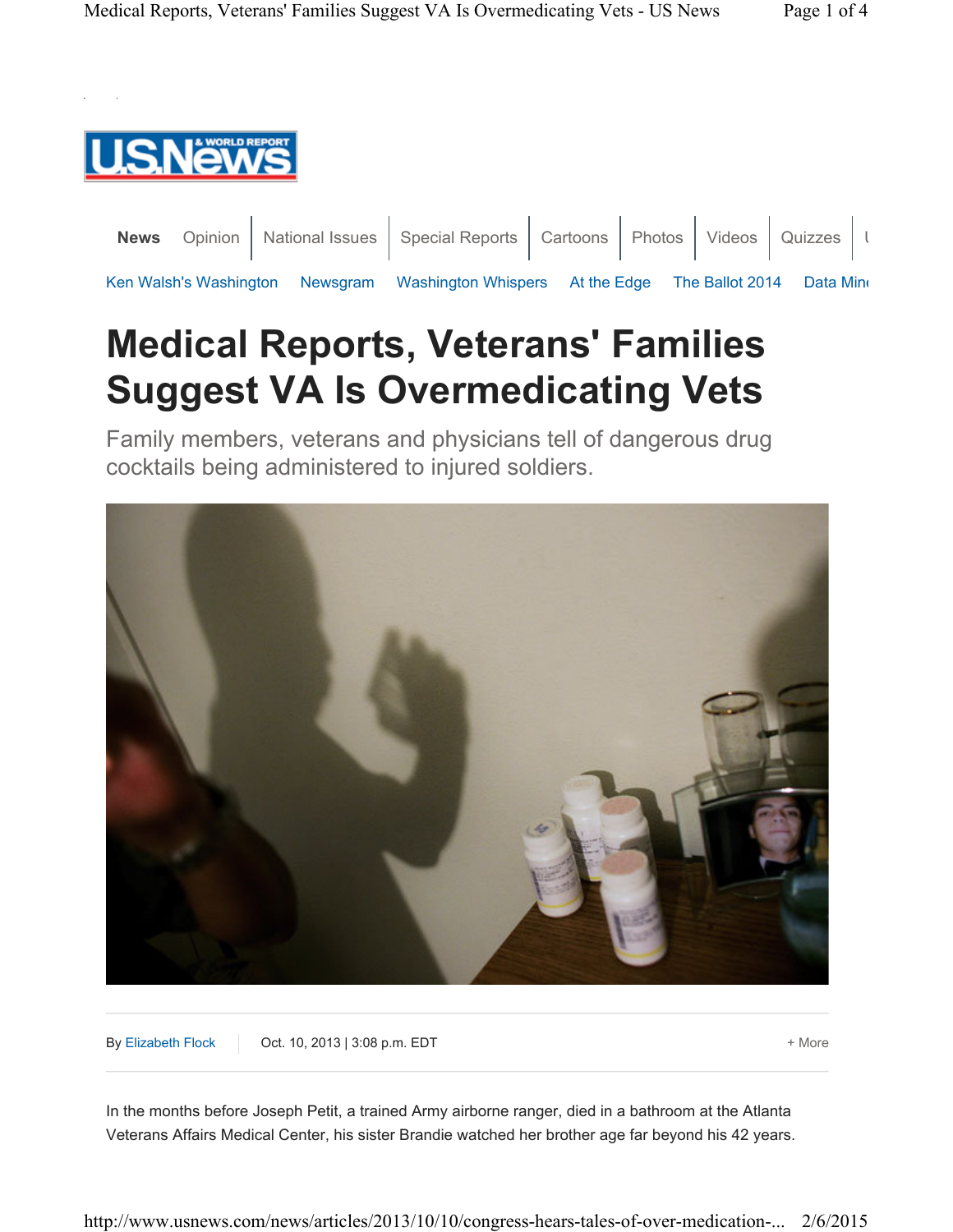"He would twitch and run his fingers through his hair in the manner of an old person when their motor skills are slowing. It took him physically longer to think. Because of the medication, he wasn't there," she says.

## [**READ:** Shutdown Would Rob 5 Millions Vets of Benefits, VA Secretary Says]

The medical examiner's report on Petit's death, which was obtained by U.S. News, ruled the death a suicide, by plastic bag asphyxiation. But the report also listed six anti-psychotic, antidepressant and antianxiety drugs in Petit's system, including the drug duloxetine, which has failed at least one use-approval in the U.S. because of incidents of suicide among its users. Petit suffered from knee pain as a result of an injury during parachute training, as well as mental health issues, according to his sister.

Dr. Franklin Schneier, a professor of psychiatry at the Columbia University Medical Center, says it would be "hard to have a rationale" for the combination of anti-psychotics Petit was on, but that it was "not necessarily poor medicine."

Brandie Petit feels otherwise. "Do I think they overmedicated him?" she asks. "There is not a doubt in my mind."

For years, veterans groups and advocates have warned that the U.S. Department of Veterans Affairs was dangerously medicating returning soldiers, while the VA has said it wasn't. (However, the Department of Defense took Seroquel -- a controversial anti-psychotic the VA widely prescribed off-label to veterans for years -- off its list of approved drugs in June 2012.)

And since September, data have come out that for the first time quantified the levels of medication the VA has given out. A CBS records request of VA data in mid-September revealed that while the number of patients at the VA had risen by just 29 percent in the last 11 years, narcotics prescriptions written by VA doctors and nurse practitioners have risen 259 percent.

Days later, the Center for Investigative Reporting found that the number of VA prescriptions for four major opiates – hydrocodone, oxycodone, morphine and methadone – had spiked by 270 percent in the past 12 years.

On Thursday, the House Committee on Veterans Affairs sought to move on the new data, hosting a combative hearing to investigate the VA's "skyrocketing prescription painkiller rate."

"It's nothing less than skyrocketing," Committee Chairman Jeff Miller, R-Fla., told U.S. News. "Because unfortunately the status quo has been to medicate veterans and not to help veterans manage their pain."

## [**STUDY:** Narcotic Painkillers Another Threat to Injured Vets]

Two spouses of deceased veterans testified Thursday that their husbands died because of the interaction of multiple drugs prescribed to them by the VA. Pamela Gray, a physician who formerly